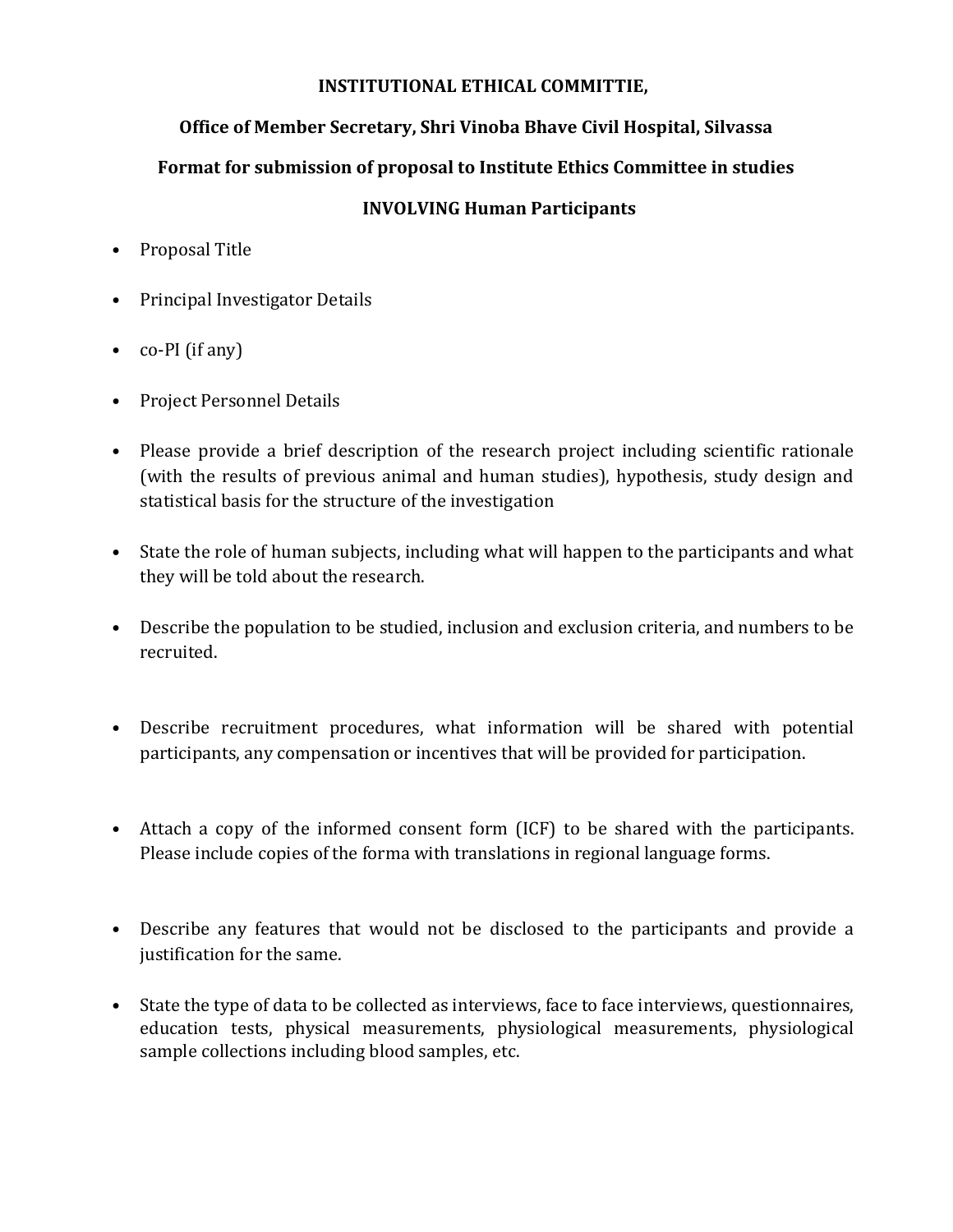- Describe data collection procedures. Please attach questionnaires, interview protocols.
- Describe procedures for maintaining confidentiality of participants
- Please list the expected study sites.
- Describe real and potential risks to the participants.
- Please classify the risk category as one of the following based on definitions provided in the Guidelines for Institute Ethics Committee. Less than minimal risk

Minimal risk

Greater than minimal risk

- Please list potentially harmful effects that can be adequately detected, prevented, or treated
- Describe definite and potential benefits to the participants.
- Describe ethical issues in the study and plans to address these.
- List any regulatory clearances required / obtained and attach application and approval copies of the same.
- List the sources of funding and financial requirements for the project.
- State of conflicts of interest, if any.
- A statement describing any

compensation for study participation (including expenses and access to medical care) to be given to research participants;

a description of the arrangements for indemnity, if applicable (in study-related injuries);

a description of the arrangements for insurance coverage for research participants, if applicable; all significant previous decisions (e.g., those leading to a negative decision or modified protocol) by other ECs or regulatory authorities for the proposed study (whether in the same location or elsewhere) and an indication of the modification(s) to the protocol made on that account. The reasons for negative decisions should be provided.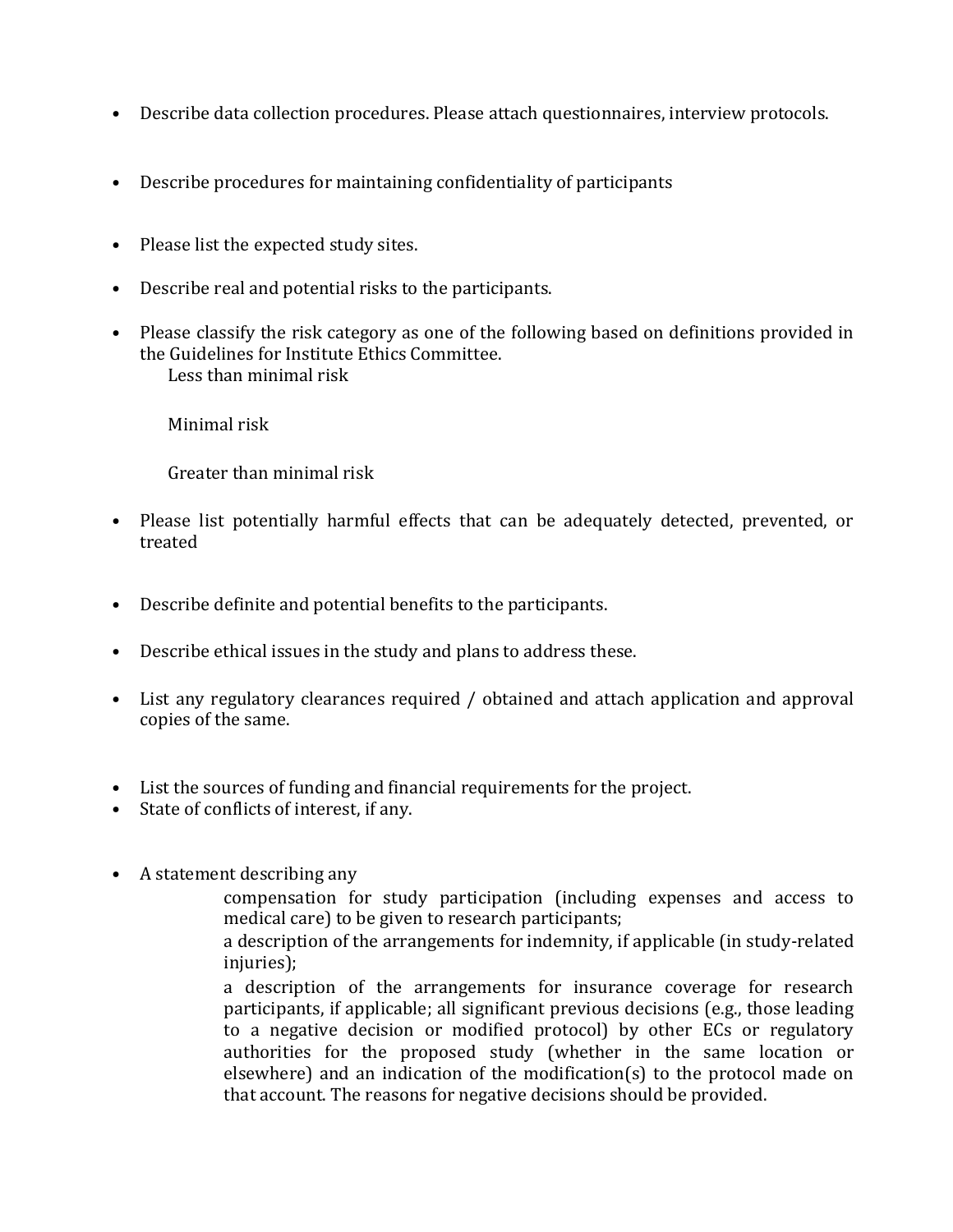- Are the results to be published? Please note that confidentiality of the participants must be maintained while publishing.
- Provide any other information relevant to the study
- Start Date of the study
- End Date of the study
- **Please note** that all studies that involve **biological samples** must be sent to **the Institutional Infection control Committee and Bio-Medical Waste Management Committee**, **SVBCH, Silvassa.** Please state if this proposal has been submitted to the aforesaid committee. Yes / No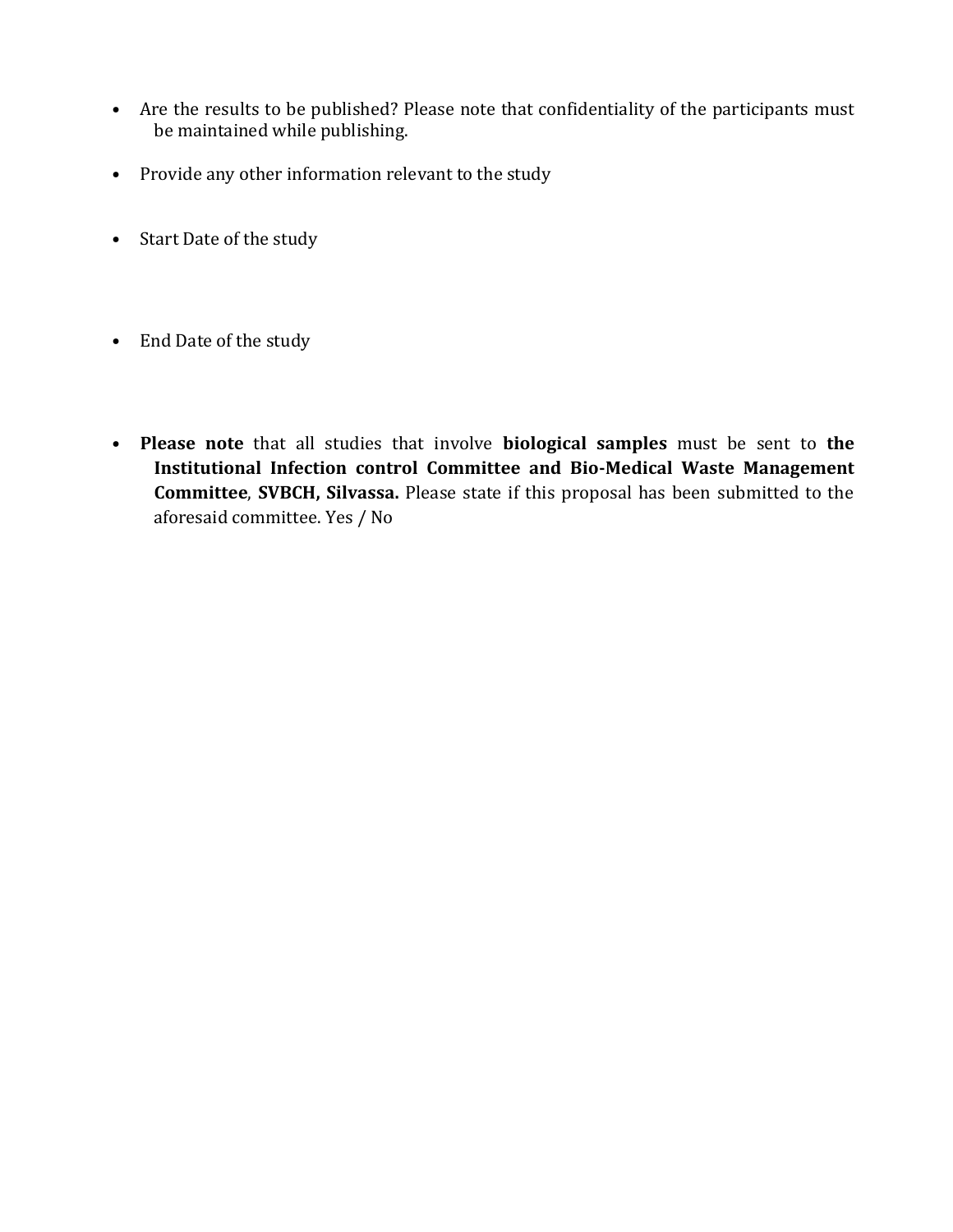## **Undertaking by the PI**

I have read the Ethical Guidelines for Biomedical Research on Human Participants, 2006 issued by ICMR and the Guidelines for Institute Ethics Committee, Shri Vinoba Bhave Civil Hospital, Silvassa.

The proposal being submitted is complete in all respects as given in the Guidelines for Institute Ethics Committee, Shri Vinoba Bhave Civil Hospital, Silvassa.

I agree to comply with all guidelines for ethical research.

On IEC approval and initiation of the study, I will

- Personally monitor the study.
- Inform the IEC of all Serious Adverse Events and the interventions undertaken.
- Inform the IEC of any protocol deviation with adequate justifications, prior to the deviation.
- Submit any protocol amendment to IEC for renewed approval.
- Inform the IEC of any new information related to the study.
- Notify the IEC of any premature termination of study along with reasons and summary of the data obtained until the termination.
- Inform the IEC of any change of investigators / sites.
- Submit a final report at the end of study to the IEC.

PI Signature: PI Name: Department: Date: Tel No: Place: Email: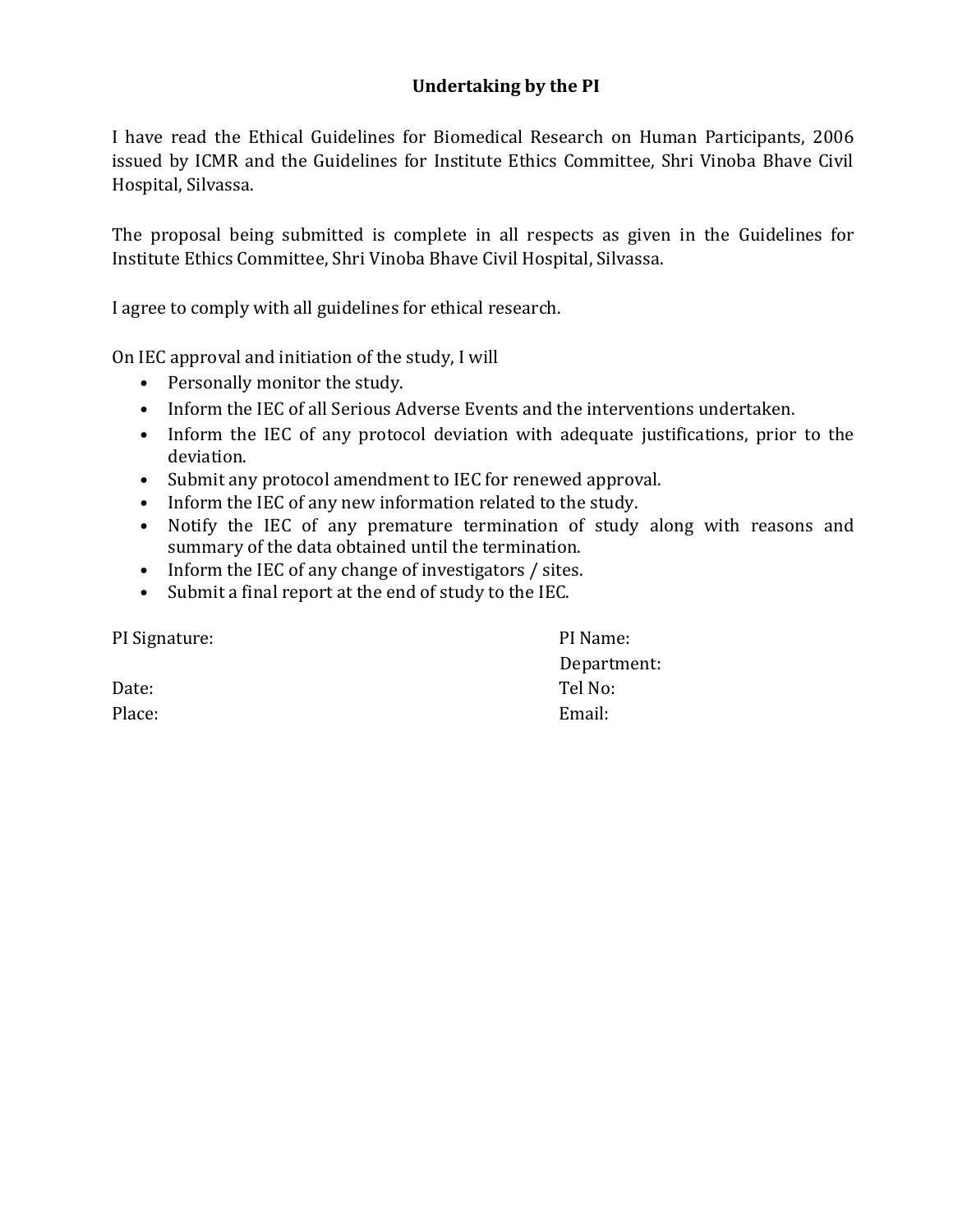#### **INSTITUTIONAL ETHICAL COMMITTIE,**

### **Office of Member Secretary, Shri Vinoba Bhave Civil Hospital, Silvassa**

## **Format for submission of proposal to Institute Ethics Committee in studies**

## **NOT INVOLVING Human Participation**

- Proposal Title
- Principal Investigator Details
- co-PI (if any)
- Project Personnel Details
- Start Date of the study
- End Date of the study
- **Please check the sample(s) to be used in the study.**

| Blood                      |
|----------------------------|
| Tissues (specify)          |
| Spinal fluid               |
| Urine                      |
| Secretions (Saliva, Tears) |
| Hair                       |
| Others (specify)           |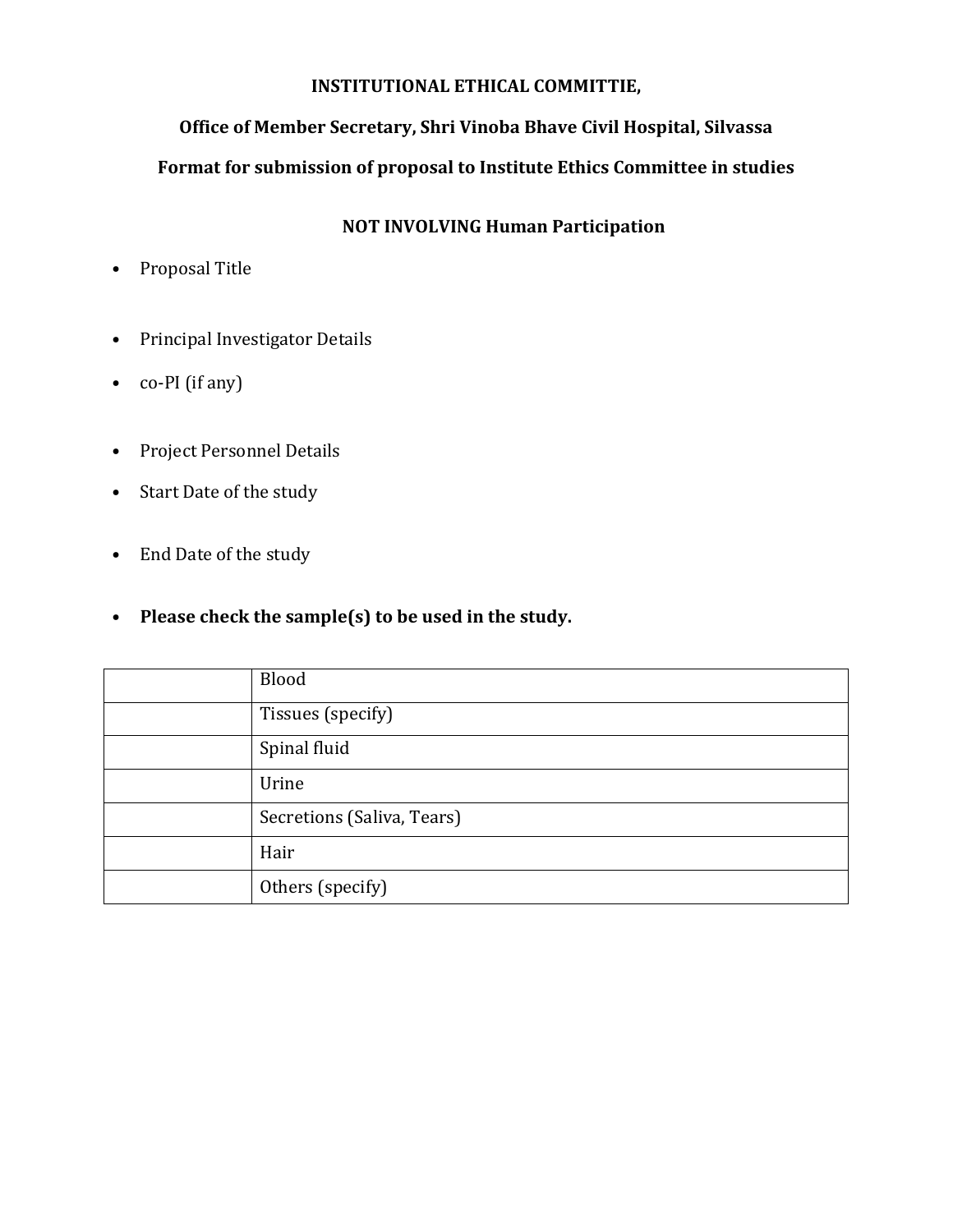- Please provide a brief description of the research project including scientific rationale (with the results of previous animal and human studies), hypothesis, study design and statistical basis for the structure of the investigation
- State the purpose of the biological samples.
- Please note that the biological samples received from institutes outside SVBCH, SILVASSA should also be accompanied with relevant ethical clearance documents.
- Provide a description of how the samples will be obtained.
- Describe the plan for coding and decoding the samples.
- State if the samples be put stored for further use and the period for which it will be stored. **Please note that this period cannot be beyond the end date of the study.**
- If yes, describe the plan for storing the samples for future use. **Please note that the consent form should include information about storing samples for future use.**
- Will the samples be shared with individuals outside of this proposal or sent to individuals outside SVBCH, SILVASSA.
- If yes, include the plan on sharing or sending outside SVBCH, SILVASSA. Please note that the consent form should have information on sending the samples out.
- **Please note** that all studies that involve **biological samples** must be sent to **the Institutional Infection control Committee and Bio-Medical Waste Management Committee**, **SVBCH, Silvassa.** Please state if this proposal has been submitted to the aforesaid committee. Yes / No